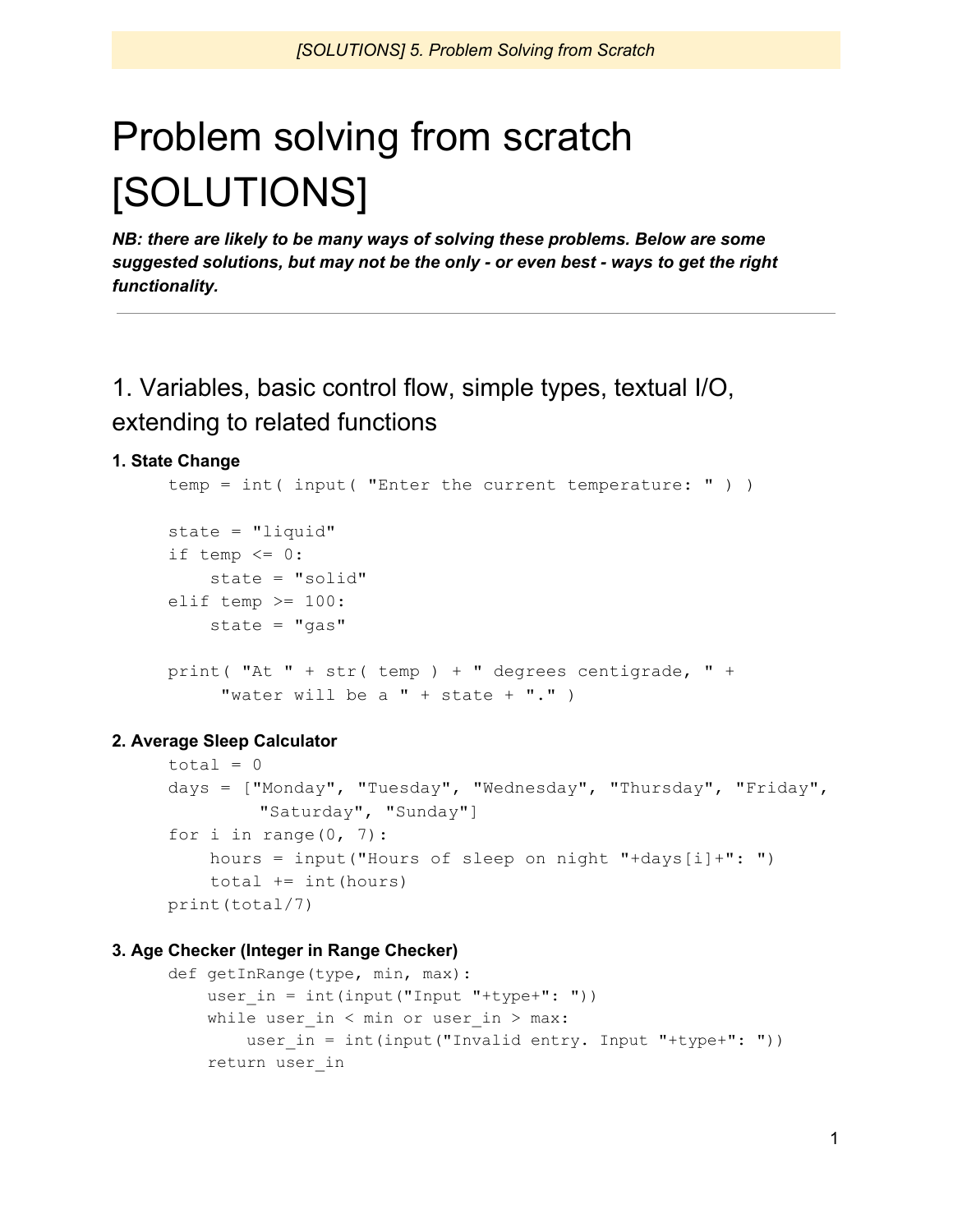#### **4. Concussion check calculator**

```
def getInRange(type, min, max):
    user in = int(input("Input "+type+": "))
    while user in \langle min or user in \rangle max:
        user in = int(input("Invalid entry. Input "+type+": "))
    return user_in
print("Rate symptoms from 0 not at all to 10 being the most severe")
vom = getInRange("how stringly they feel they are going to be sick", 0,
10)
bal = getInRange("how bad their sense of balance is", 0, 10)
drows = getInRange("how drowsy they feel", 0, 10)
mem = getInRange("how bad their memory of recent events is", 0, 10)
v weight = 3b weight = 2d weight = 1m weight = 4concussed = v_weight * vom + b_weight * bal + d_weight * drows + m_weight
* mem
print()
print("They have a " + str(concussed) + "% chance of being concussed")
```
#### **5. Ordinal Numbers**

```
endings = ['th", "st", "nd", "rd"]for i in range(1,32):
   if (i > 10 and i < 14) or i \S 10 > 3:
       ind = 0else:
       ind = i % 10
   print(str(i) + endings[ind])
```
*Now, write a function that takes a number between 1 and 31 and returns the abbreviated ordinal number for that number, e.g. 1 gives 1st, 2 gives 2nd, 3 gives 3rd, and so on.*

```
endings = ['th", "st", "nd", "rd"]def getAbbreviatedOrdinal( i ):
    if (i > 10 and i < 14) or i \S 10 > 3:
       ind = 0else:
        ind = i % 10
```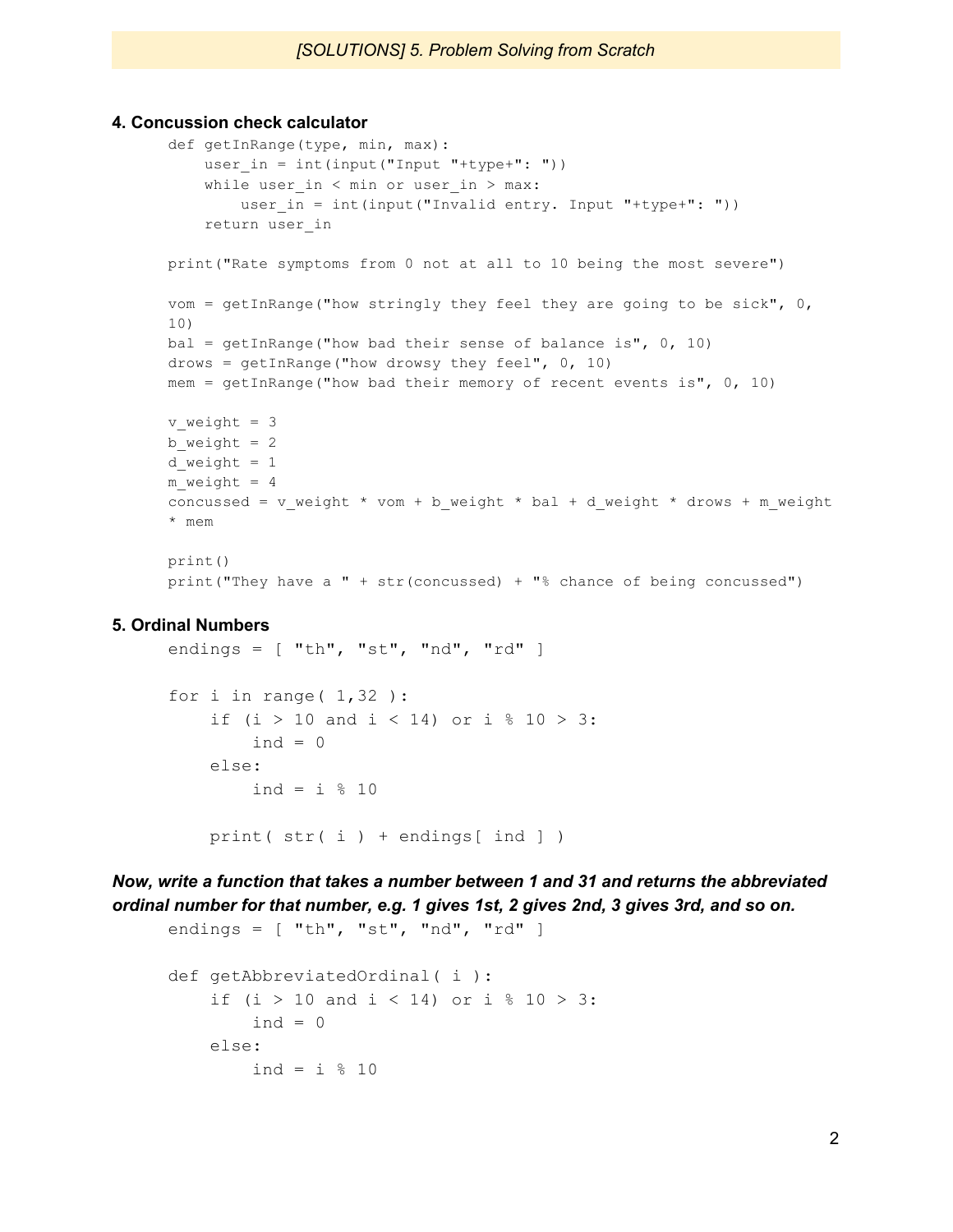return str( i ) + endings[ ind ]

#### **6. Find Max without max()**

```
def max(a,b,c):
    if (a > b) and (a > c):
        return a
    elif (b > a) and (b > c):
        return b
    elif (c > a) and (c > b)return c
#or...
def max(a,b,c):
    if a > b:
        if a > c:
            return a
        else:
            return c
    elif b > c:
        return b
    else:
        return c
```
## **7. Guessing Game**

```
import random
number = random.random(1,100)quess = 0while guess != number:
     guess = input( "Please enter your guess." )
     guess = int(guess)
     if guess < number:
         print("Too low!")
     elif guess > number:
         print("Too high!")
     else:
         print("You got it!")
```
#### **8. Sum of List of Integers**

```
def addem (numbers):
     total = 0
```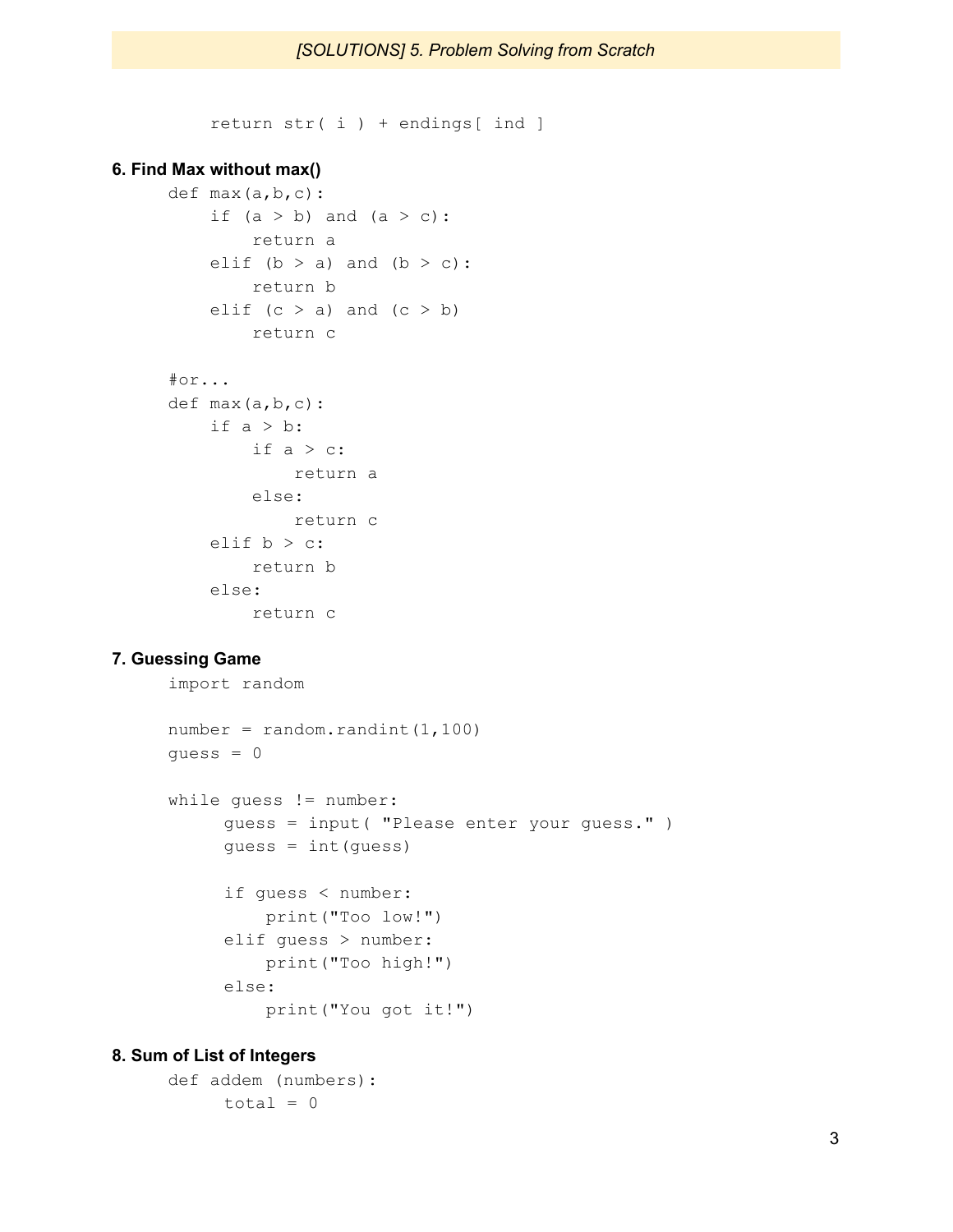```
for n in numbers:
     total += n
return total
```
# 2. Adding in strings

## **9. Anagram Maker/Scrambler**

```
import random
word = input("Enter word for anagram:")
anagram = ""
for i in range( len( word ) ):
    newLetterPos = random.random(), len( word ) - 1 )
    anagram = anagram + word[ newLetterPos ]
    word = word[ :newLetterPos ] + word[ newLetterPos + 1: ]
```

```
print(anagram)
```
# **10. String Reversal**

inputString = input("Please enter string:")

```
newString = ''
index = len(inputString)
```

```
while index > 0:
    index - = 1
    newString += inputString[index]
```
print(newString)

#### **11. Tabletop Dice Roller**

```
from random import randint
input string = input ("Enter your dice: ")
while input string != "":
     inputs = input_string.split(" ")
    dice = inputs[0]modifier = inputs[1]dice split = dice.split("d")dice count = int(dice split[0])
    dice sides = int(dice split[1])
```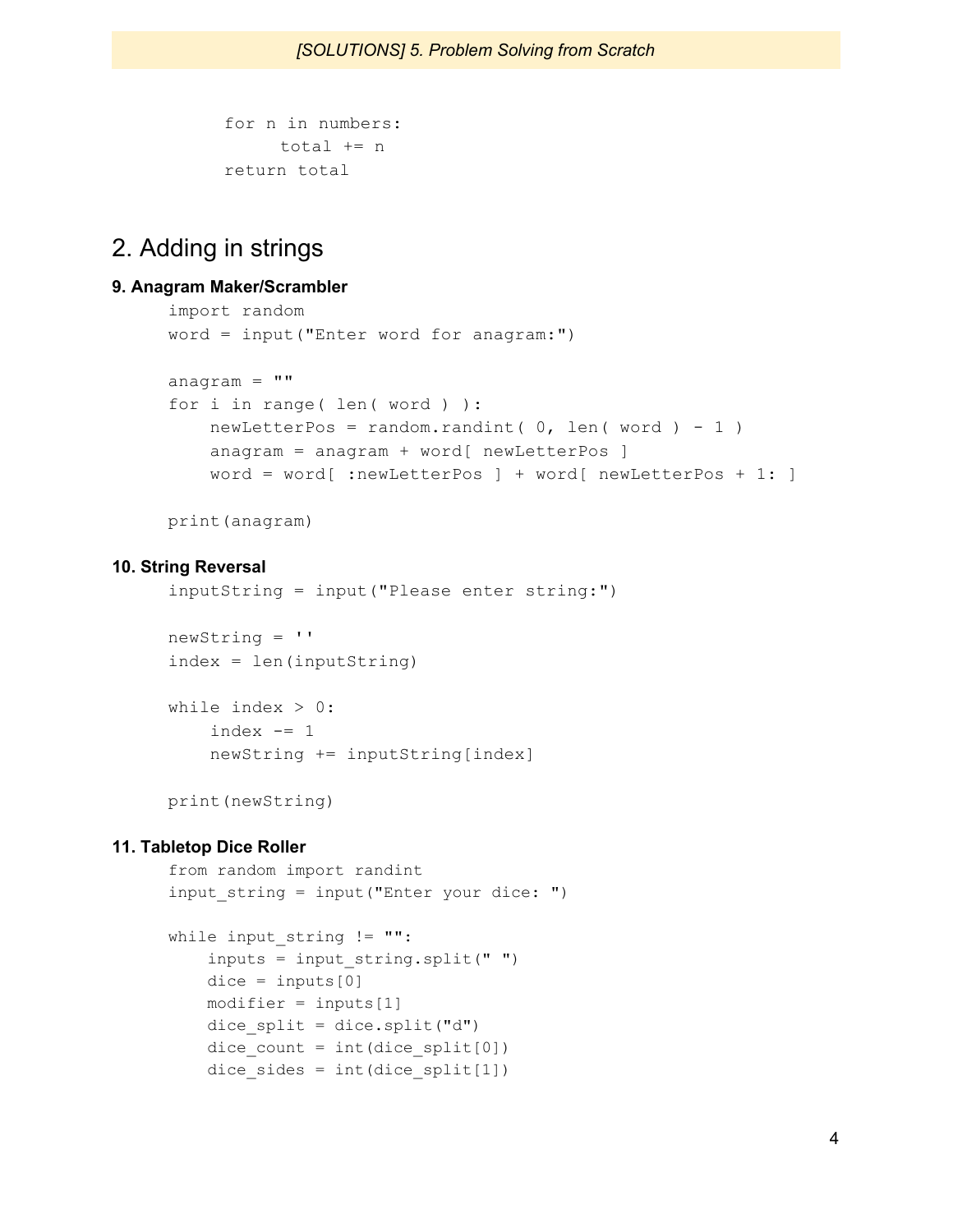```
total = 0for i in range(0, dice count):
    roll = randint(1, dice sides)
     total += roll
if modifier[0] == "+":total += int (modifier[1:])
 else:
    total -= int (modifier[1:])
 print(total)
input string = input ("Enter your dice (leave blank to close): ")
```
# 3. Adding in lists (array lists)

#### **12. Increment every Integer in a List**

```
the List = [3, 6, 4, 8, 19, 2, 34, 17]for i in range(len(theList)):
    theList[ i ] = theList[ i ] + 1
```
#### **13. Playlist Shuffle**

```
from random import shuffle
playlist = ["Ashes by Celine Dion",
            "Welcome to the Party by Diplo",
            "Nobody Speak by DJ Shadow",
            "In Your Eyes by Peter Gabriel",
            "Take on Me by a-ha",
            "If I Could Turn Back Time by Cher",
            "9 to 5 by Dolly Parton",
            "All Out Of Love by Air Supply",
            "Bangarang by Skrillex"]
shuffled = shuffle(playlist)
for line in playlist:
```

```
print(line)
```
# 4. Adding in dictionaries as a look-up table

#### **14. Word Counter**

```
wordCounts = \{\}line = input()
```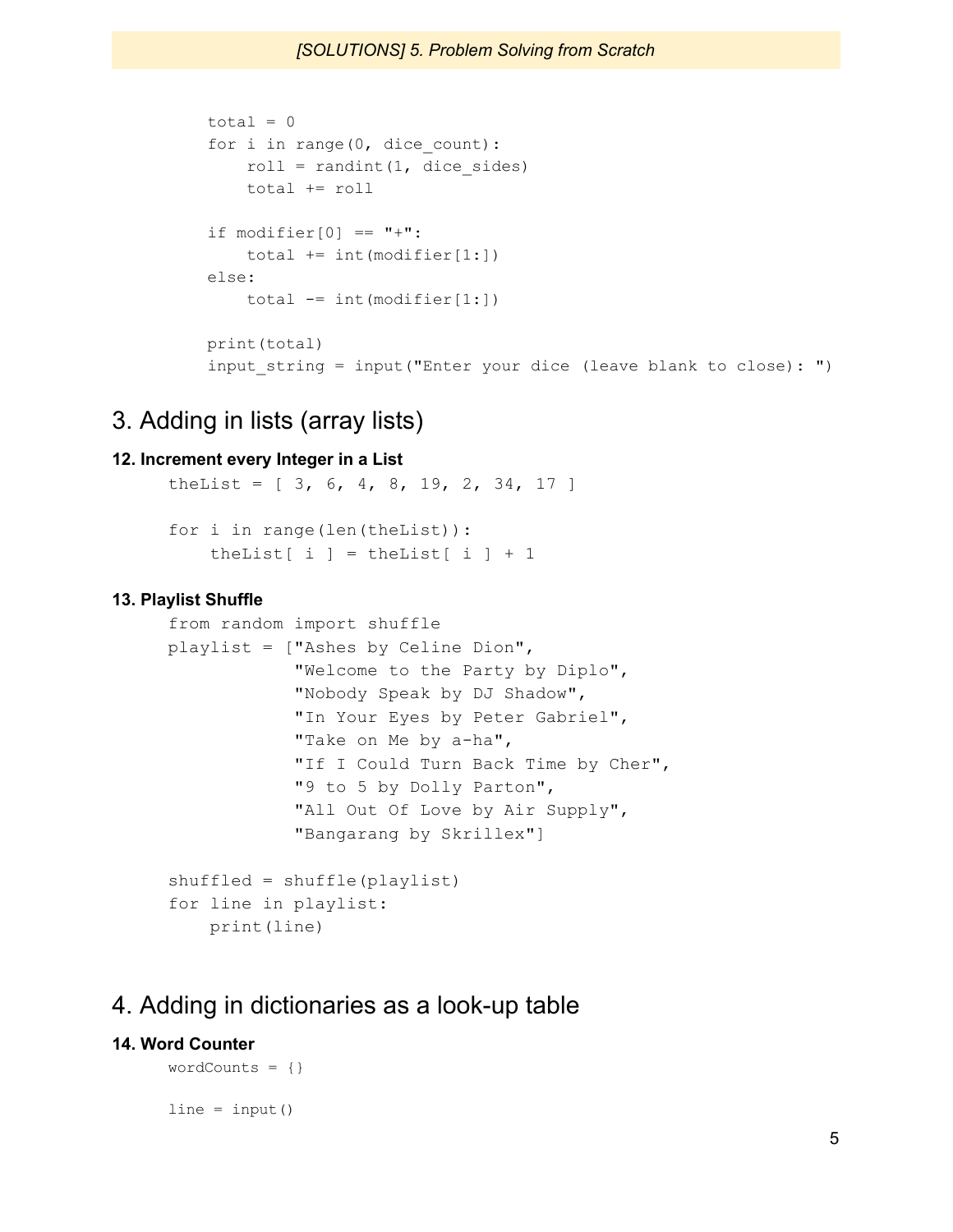```
while line != ".":
   words = line.split(" ")
    for word in words:
        if word in wordCounts:
           wordCounts[ word ] = wordCounts[ word ] + 1
        else:
           wordCounts[ word ] = 1
    line = input()for word in wordCounts:
   print( word + ": " + str( wordCounts[ word ] ) )
```
# **15. Square Root Lookup**

```
import math
sqrts = \{\}for i in range( 1, 100 ):
    sqrts[i] = math.sqrt(i)while True:
    square = int( input( "Type in the number: " ) )
    if square > 0 and square <= 100:
        print( "The square root is " + str( sqrts[ square ] ) )
    else:
        print( "The number you have entered is out of range." )
```
#### **16. Stone, Paper, Scissors Game**

```
import random
weapon = raw input("Please enter stone, paper or scissors:")
winningWeapon = {
    "paper": "stone",
    "stone": "scissors",
    "scissors": "paper"
}
computerWeapon = random.choice(winningWeapon.keys())
print("Computer picks: " + computerWeapon)
if computerWeapon == weapon:
    print("Draw")
elif winningWeapon[computerWeapon] == weapon:
```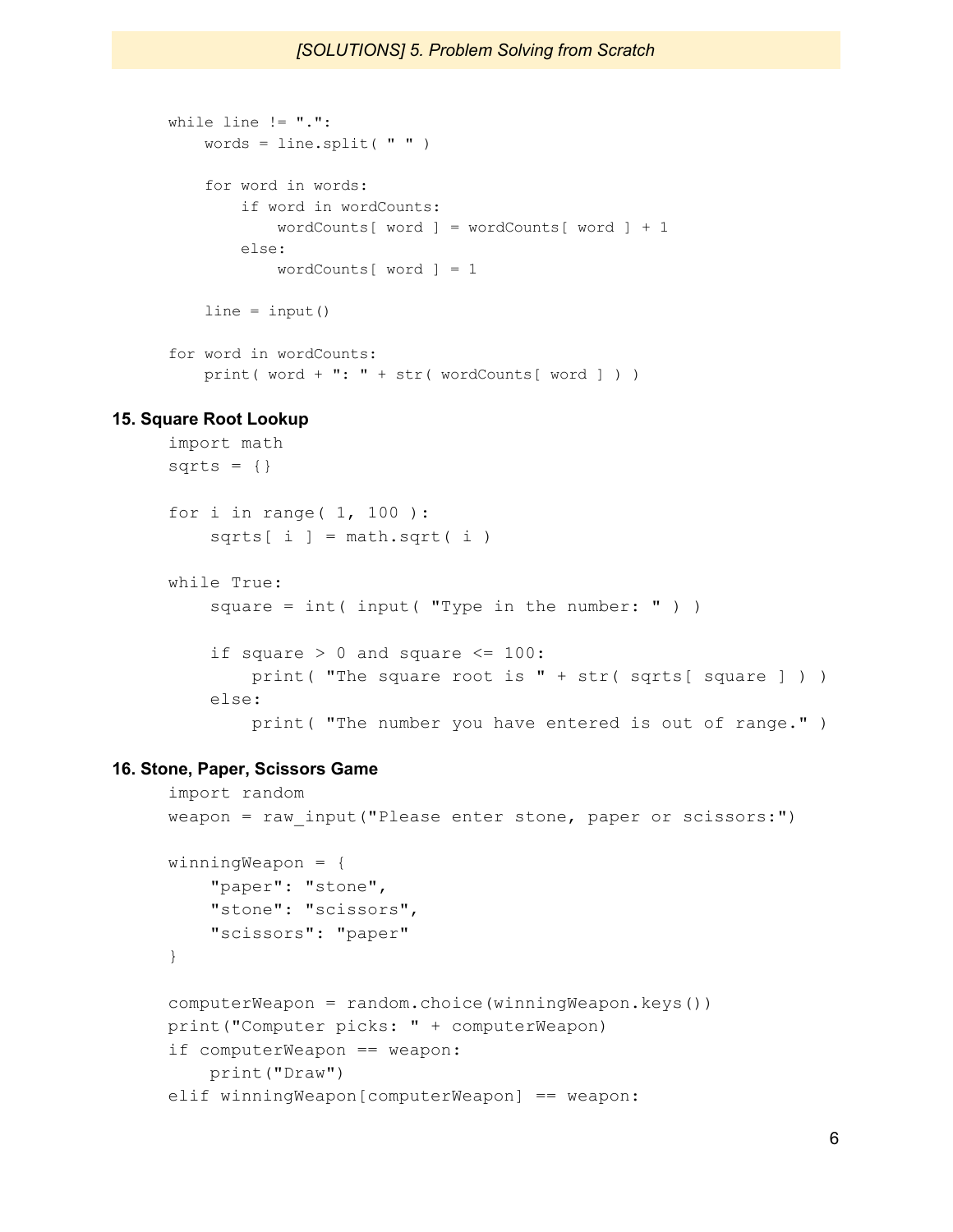```
print("Computer wins")
elif winningWeapon[weapon] == computerWeapon:
    print("You win")
else:
    print("Error")
```
5. Adding in dictionaries used as a "record" data type

# **17. Older than Average**

```
people = []
totalAge = 0name = input( "Name (full-stop to finish): " )
while name != ".":
    age = int( input("Age: " ) )totalAge = totalAge + age
    people = people + [ { "name" : name, "age" : age } ]
    name = input( "Name (full-stop to finish): " )
averageAge = totalAge / len( people )
for person in people:
    if person[ "age" ] > averageAge:
        print ( person[ "name" ] )
```
# 6. Adding in file I/O

```
18. People over 21
     f = open( "namesAges.txt" )
     lines = f.readlines()
     # Assumes the name comes first, then the age
     for line in lines:
          pieces = line.split( " " )
          if int( \text{pieces} [ 1 ] ) >= 21:
              print( pieces[ 0 ] )
```
## **19. Longest Name/Reversed Names**

```
f = open(''names.txt'')lines = f.readlines()
```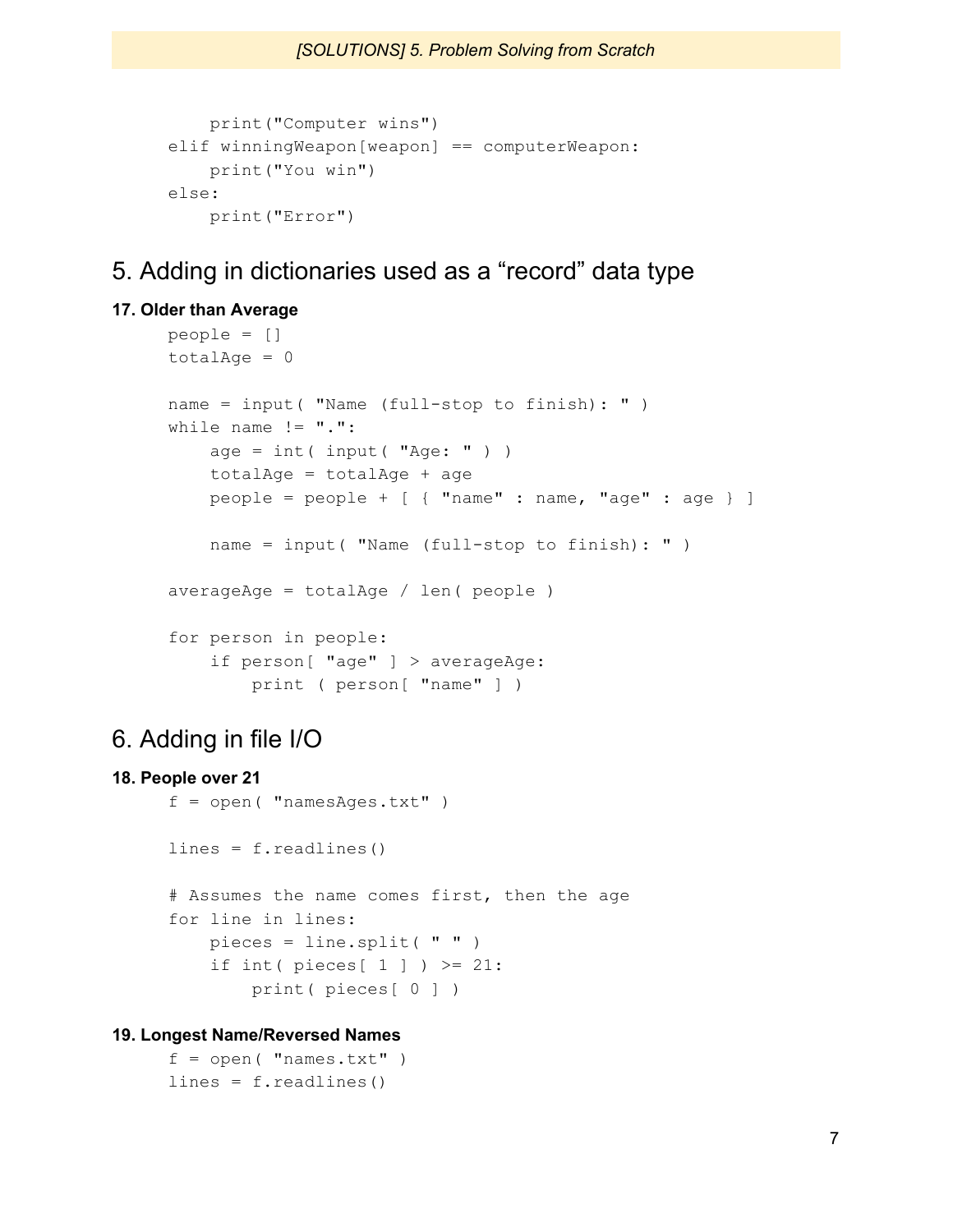```
lenLongestName = len( lines[ 0 ] )
for name in lines[ 1: ]:
    if len( name ) > lenLongestName:
        lenLongestName = len( name )
for name in lines:
    if len( name ) == lenLongestName:
        print( name )
for nameIndex in range( len( lines ) - 1, -1, -1 ):
   print ( lines[ nameIndex ] )
```
#### **20. Age Lookup**

```
f = open( "namesAges.txt" )
lines = f.readlines()
people = []
# Assumes the name comes first, then the age
for line in lines:
   pieces = line[-1].split(' " " )people = people + [ { "name" : pieces[ 0 ], "age" : int (
pieces[ 1 ] ) } ]
age = int(iinput())while age != 0:
    noNames = True
    for person in people:
        if person[ "age" ] == age:
            print ( person[ "name" ] )
            noNames = False
    if noNames:
        print ( "No names of that age." )
    age = int(iinput())
```
# **21. Lottery Prize Calculator (Number of 3-Number Winners)**

```
file = open('lottery_tickets.txt','r')
```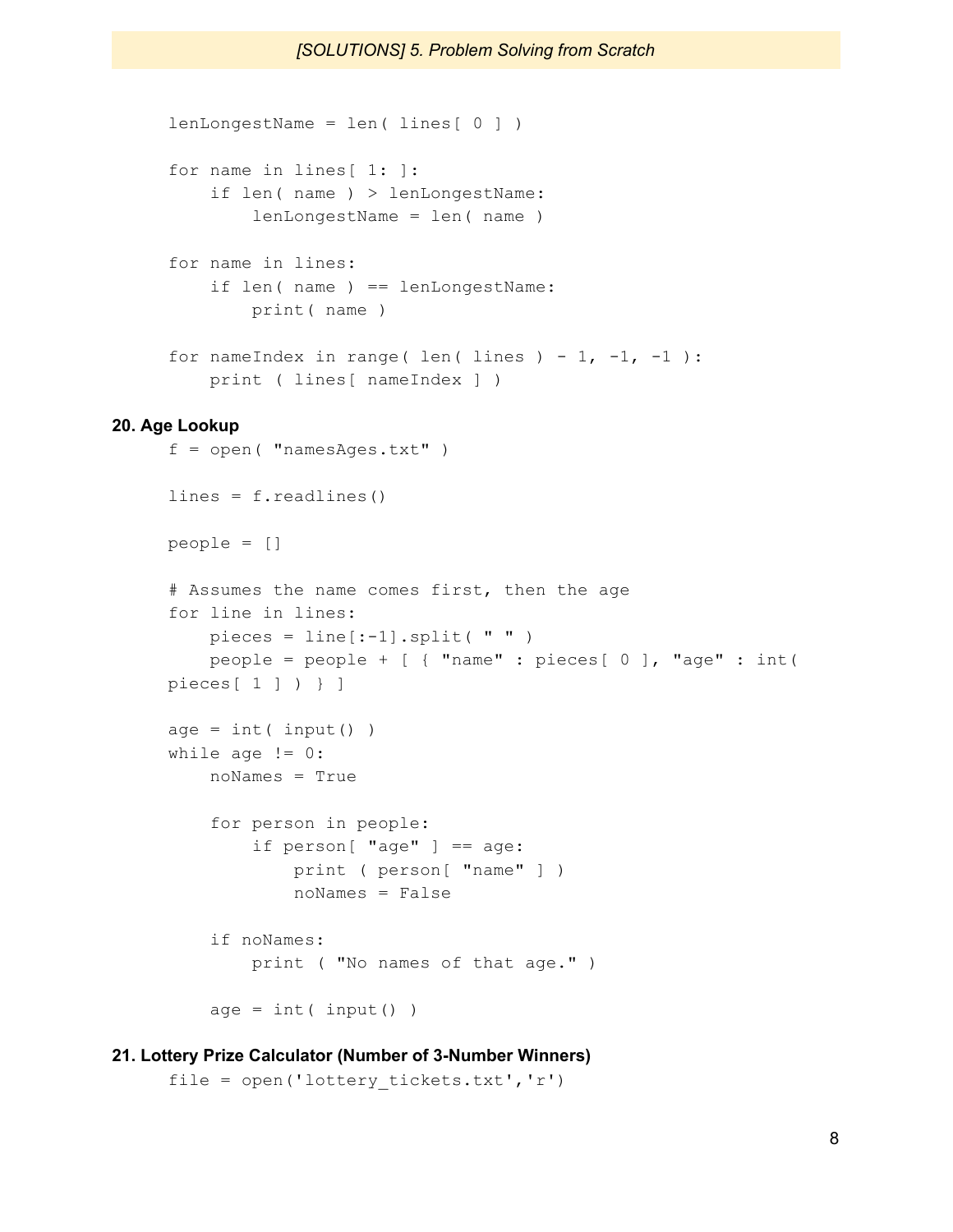```
winningNumbers = input("Please enter the winning numbers
1,2,3,4,5,6:")
winningList = winningNumbers.split(",")
winningIDs = ""
for line in file.readlines():
     id, numbers = line.split(" ")
     numbersList = numbers.split(",")
     count = 0for num in numbersList:
          if num in winningList:
               count += 1if count == 3:
          winningIDs += id + " "
print("The number winning three numbers is:" + str(winningIDs))
```
#### **22. Pretty Print Tables**

```
def whitespace(string, length):
    while len(string) < length:
        string += " "
    return string
f = open('''games.txt'')raw rows = f.readlines()rows = []for row in raw rows:
    row = row[:-1] .split(","")rows+=[row]
num columns = len(rows[0])
column widths = [0]*num columns
for i in range(num columns):
    max width = 0
    for row in rows:
        if len(row[i]) > max width:
            max width = len(row[i])
    column widths[i] = max width
h_rule= "+"
for i in range(num_columns):
    h rule+= "-"*column widths[i] + "--+"
print(h_rule)
out row = " | "
```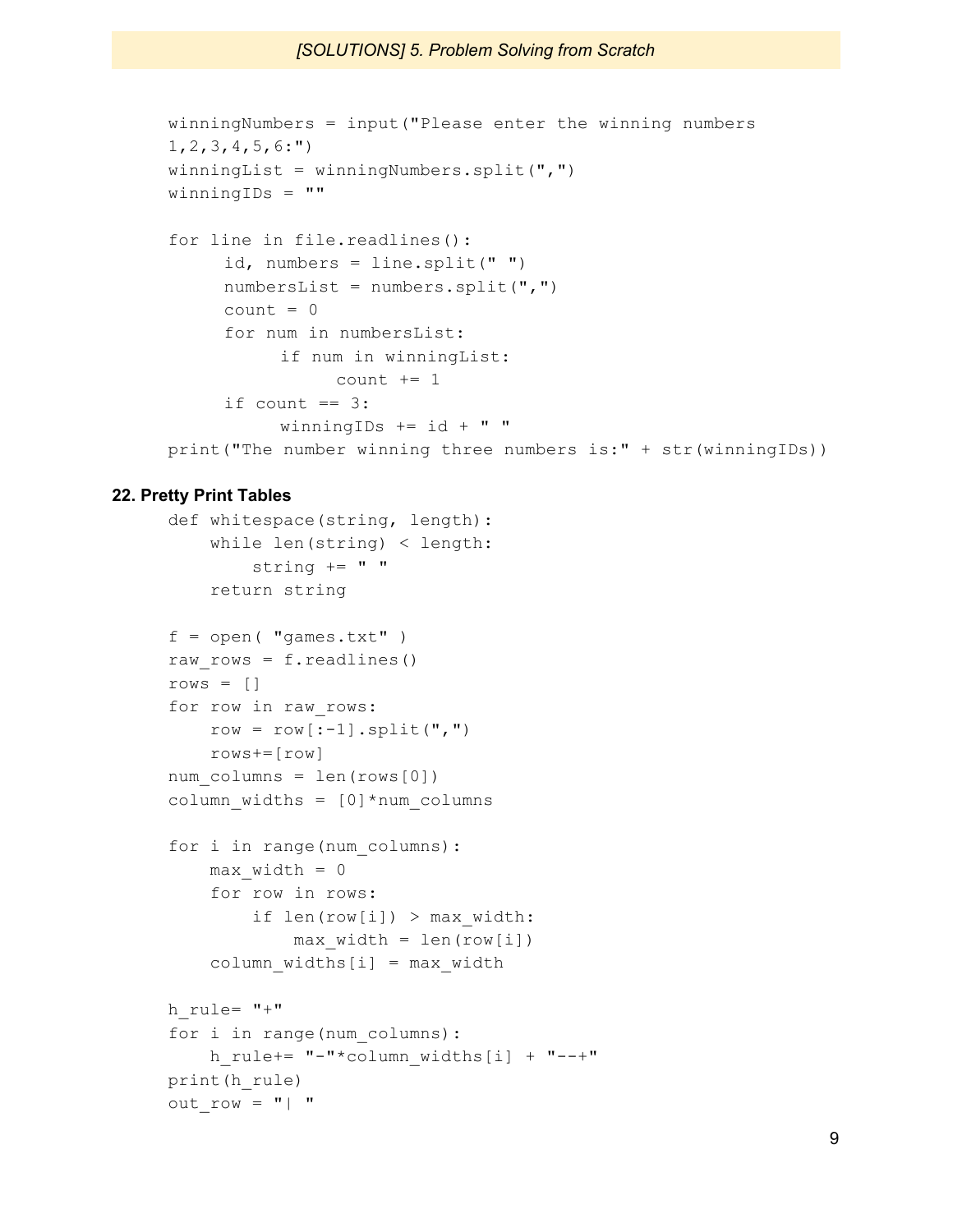```
for i in range(num columns):
    out row += whitespace(rows[0][i], column widths[i]) + " | "
print(out_row)
print(h_rule)
for row in rows[1:]:
    out row = " | "for i in range(num_columns):
        out row += whitespace(row[i], column widths[i]) + " | "
    print(out_row)
print(h_rule)
```
#### **23. Word Blanker**

```
f = open('input.txt")text = f.readline()output string = ""
words = text.split(" ")
for word in words:
    if len(word) \leq 2:
        output_string += word
    else:
        output string += word[0] + "*"*(len(word)-2) + word[-1]
    output string += " "print(output_string)
```
#### **24. Mail Merge**

```
# Read in the data file to a list of dictionaries (records)
# - turn first line into a list of field names
# - then use this list to create a new dictionary for each
# - remaining line
f = open( 'mergeData.txt' )fieldLine = f.readline()fields = fieldLine[:-1 ].split(", ")
data = []linesRemaining = f.readlines()
for line in linesRemaining:
   items = line[:-1 ].split(",")
   newRecord = \{\} for i in range( len( fields ) ):
```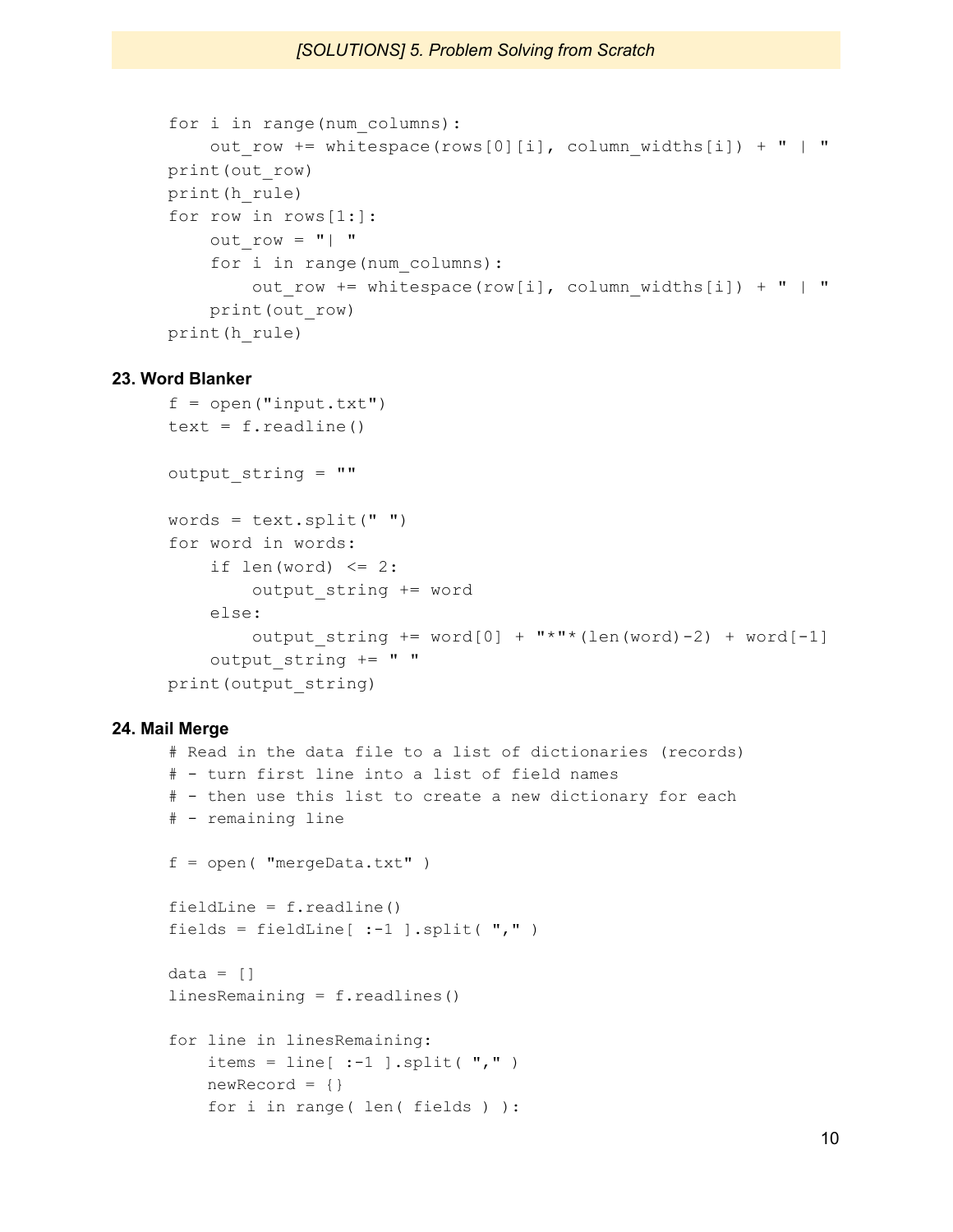```
 newRecord[ fields[ i ] ] = items[ i ]
     data = data + [ newRecord ]
f.close()
# Read in the template file as a single string and then loop over
# the merge data, creating a new string each time, replaced fields
# with real data
f = open('^\text{mergeremplate.txt''})template = f.read()for thisData in data:
    newMsq = "i = 0 while i < len( template ):
        if template[ i ] != "\lt":
             newMsg = newMsg + template[ i ]
         else:
            i + = 1 fieldName = ""
            while template[ i ] != ">":
                 fieldName += template[ i ]
                i + = 1 newMsg = newMsg + thisData[ fieldName ]
        i + = 1 print( newMsg )
```
## **25. Bus Timetable**

```
# Read in the bus timetable file
# Keep a dictionary of the bus stop names, mapping to route position, and
# a list of lists for the timings of each service
f = open( "busTimetable.txt" )
lines = f.readlines()
busStopNames = lines[ 0 ][ :-1].split( "," )
busStopPositionLookup = {}
position = 0
for name in busStopNames:
    busStopPositionLookup[ name ] = position
    position += 1
services = []
```